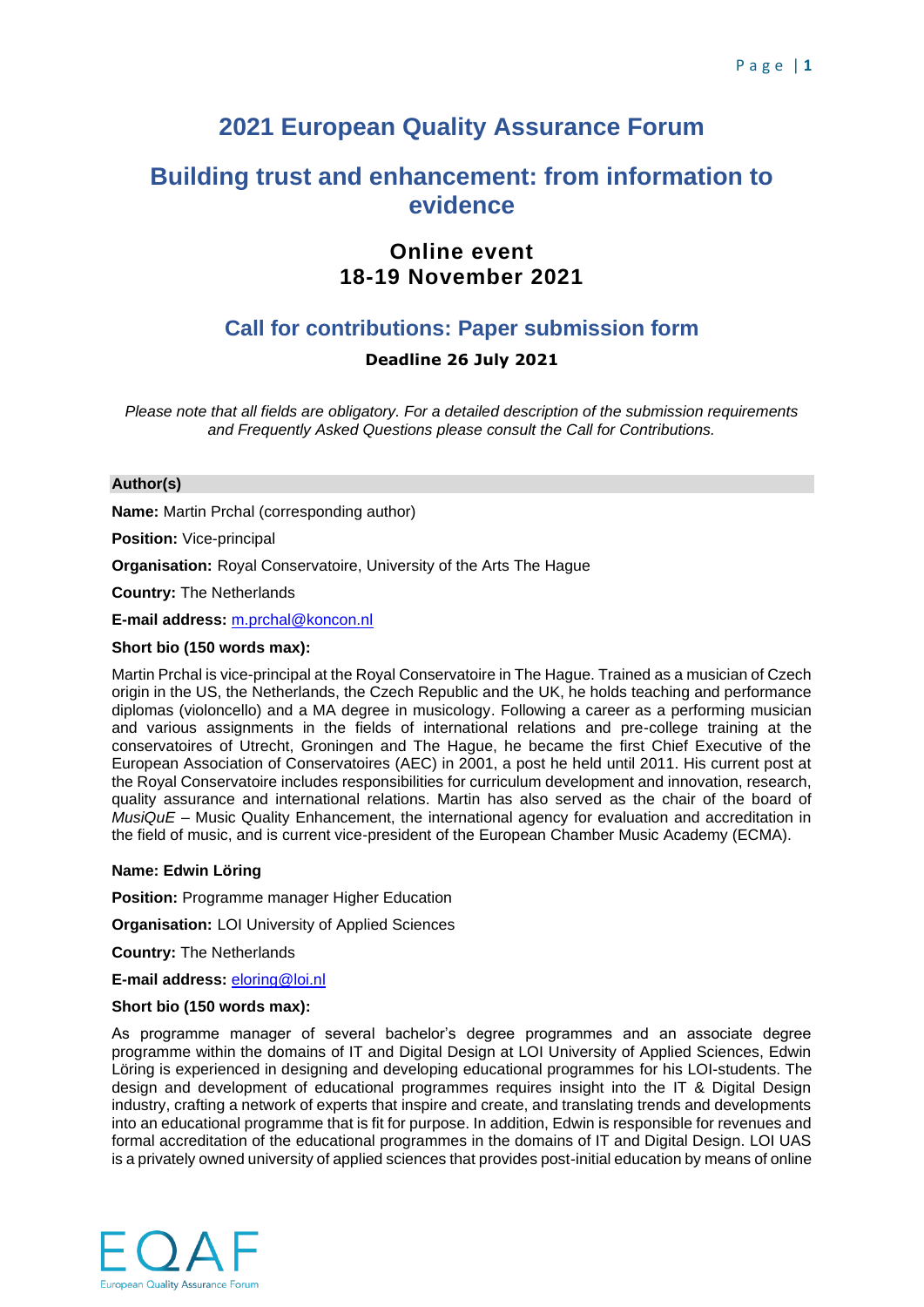and/or blended learning. LOI UAS participates in the government-led pilot project 'Institutional Review' with the bachelor and associate degree programmes from the Digital Design domain.

**Name:** Anneke Vierhout

**Position:** Leader and policy advisor quality assurance at the department of Education and Research

**Organisation:** Amsterdam University of Applied Sciences (AUAS)

**Country:** The Netherlands

**E-mail address:** [a.vierhout@hva.nl](mailto:a.vierhout@hva.nl)

#### **Short bio (150 words max):**

Anneke Vierhout has been working at the Amsterdam University of Applied Sciences (AUAS) for almost 17 years, the last four years as team leader and policy advisor quality assurance in the department of Education and Research. Her team advises the board, lecturers and managers of the study programs on quality development. She develops, together with her team and colleagues in faculties, a quality culture in the AUAS, an institution with the utmost confidence in their employees and their professionalism. Anneke and her team challenge teams of the educational programs to determine their own objectives within the applicable legal and policy frameworks, and invite them to decide on how they will work towards making quality improvements and reflect on their progress with external peers, whom they have selected themselves. In light of this, participation in the pilot project on the institutional accreditation made sense!

**Name:** Martin de Wolf

**Position:** director of a transition programme in the field of teacher education

**Organisation:** Fontys University of Applied Sciences

**Country:** The Netherlands

**E-mail address:** [m.dewolf@fontys.nl](mailto:m.dewolf@fontys.nl)

#### **Short bio (150 words max):**

Martin de Wolf is currently director of a transition programme in the field of teacher education at Fontys University of Applied Sciences in the Netherlands. Until recently, he was strategic quality consultant and project manager of the pilot project on institutional accreditation for Fontys. As a quality consultant, Martin focused mainly on quality culture and professional agency as fields of interest. From the perspective of quality enhancement, he developed an instrument to facilitate a future-oriented dialogue between stakeholders of an educational programme or faculty.

**Name:** Anouschka van Eijk-Heitlager

**Position:** consultant quality management

**Organisation:** Fontys University of Applied Sciences

**Country:** The Netherlands

**E-mail address:** [a.heitlager@fontys.nl](mailto:a.heitlager@fontys.nl)

#### **Short bio (150 words max):**

Anouschka van Eijk-Heitlager is currently consultant quality management at Fontys University of Applied Sciences in the Netherlands. She is project manager of the pilot project on institutional accreditation organised by the Dutch Ministry of Education, Culture and Science. She has research, teaching and strategic experience in the higher educational field for more than 15 years. Drs. Van Eijk-Heitlager received her scientific master degree in Psychology at Tilburg University. Her current areas of interest include quality culture in the field of education and practice-oriented research and narrative techniques to enhance professional agency of educational teams and quality enhancement of educational programmes.

*If there are several authors, please copy and fill in the fields for each author and indicate who is the corresponding author and who will be responsible for presenting the paper at the Forum.*

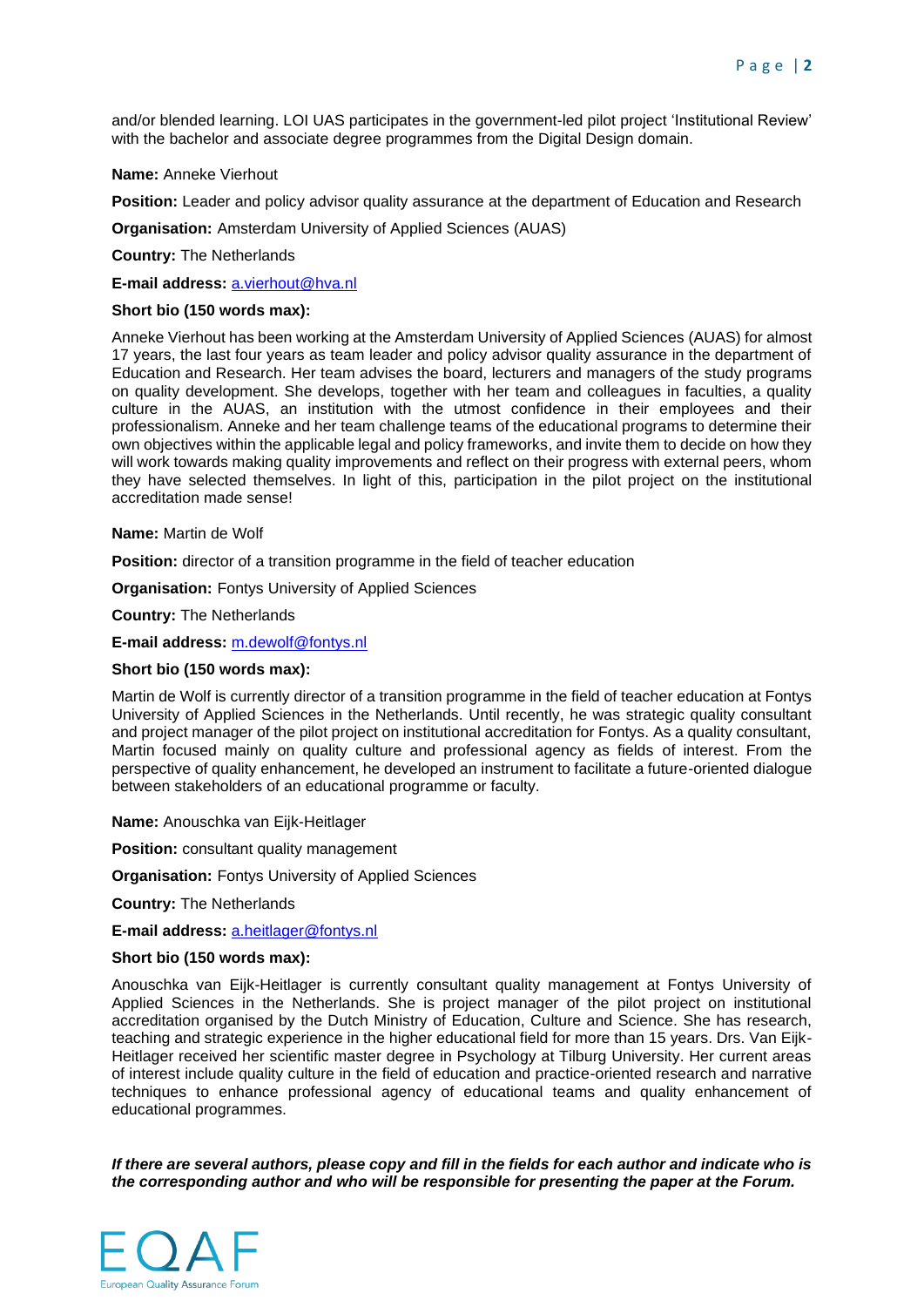*IMPORTANT: If you are submitting a proposal, please do not register for the event online until the results of the selection process have been announced. Papers selected for EQAF 2021 will benefit from one reduced fee per contribution, which will be applied through a special registration process.*

#### **Proposal**

**Title:** From quality assurance to a quality culture: four Dutch universities of applied sciences share their experiences with innovative approaches to programme review.

# **Abstract (150 words max):**

This paper describes the experiences by four Dutch universities of applied sciences in the context of a pilot project organised by the Dutch Ministry of Education, Culture and Science. This development suggests an important shift in the Dutch accreditation system from programme accreditation to institutional accreditation. The institutions have been experimenting in the last few years with new approaches to quality assurance at programme level as part of the pilot, which offers considerable freedom and scope for the review of individual programmes within the framework of a broad and robust quality audit at institutional level. Preliminary findings shows that these new approaches increase ownership and involvement of teachers and staff in quality processes, which has a positive impact on the development of a quality culture at both programme and institutional levels.

**Has this paper previously been published/presented elsewhere?** A much shorter version of this article has been published in Dutch by the online journal ScienceGuide [\(https://www.scienceguide.nl/\)](https://www.scienceguide.nl/)

**Indicate whether your contribution is based on practice, policy or research:** practice **Text of paper (3000 words max):**

# **A bit of context: the political path to institutional accreditation in The Netherlands**

In 2018, the Ministry of Education, Culture and Science launched a pilot project for the development of an 'Institutional accreditation with a lighter form of programme accreditation' (the so-called 'ILO experiment'). Currently, Dutch study programmes are accredited on a cyclical basis by the Dutch-Flemish Accreditation Organisation (NVAO). The purpose of this experiment was to test new external quality assurance approaches that would give institutions more flexibility to design their own method of reviewing their programmes taking into account the ESG, while giving the NVAO the responsibility to accredit the institutions as a whole. Four institutions in higher professional education are taking part: the University of the Arts The Hague, Amsterdam University of Applied Sciences, LOI University of Applied Sciences and Fontys University of Applied Sciences. It is expected that a decision about this proposal on a new accreditation framework in The Netherlands will be made by the Dutch parliament during the academic year 2021-2022. In this paper, colleagues in the four participating institutions reflect on what the experiment could mean for the further evolution of the current quality assurance system into a system of institutional accreditation.

#### **Strong quality culture**

Higher education is changing in every respect. First and foremost, the pace of the digitisation of teaching has accelerated, a process that has certainly been accelerated by the corona crisis. At the same time, universities of applied sciences are making huge advances in terms of flexible learning and collaboration with the professional community. All of these developments are occurring with careful consideration for the quality of education: are we doing the right things and are we doing them well? Today, this self-critical approach is well embedded in the quality thinking and acting of the institutions.

Fortunately, the accreditation system has also slowly but surely been changing. Programmes are being given more and more scope to decide for themselves how they wish to account for their

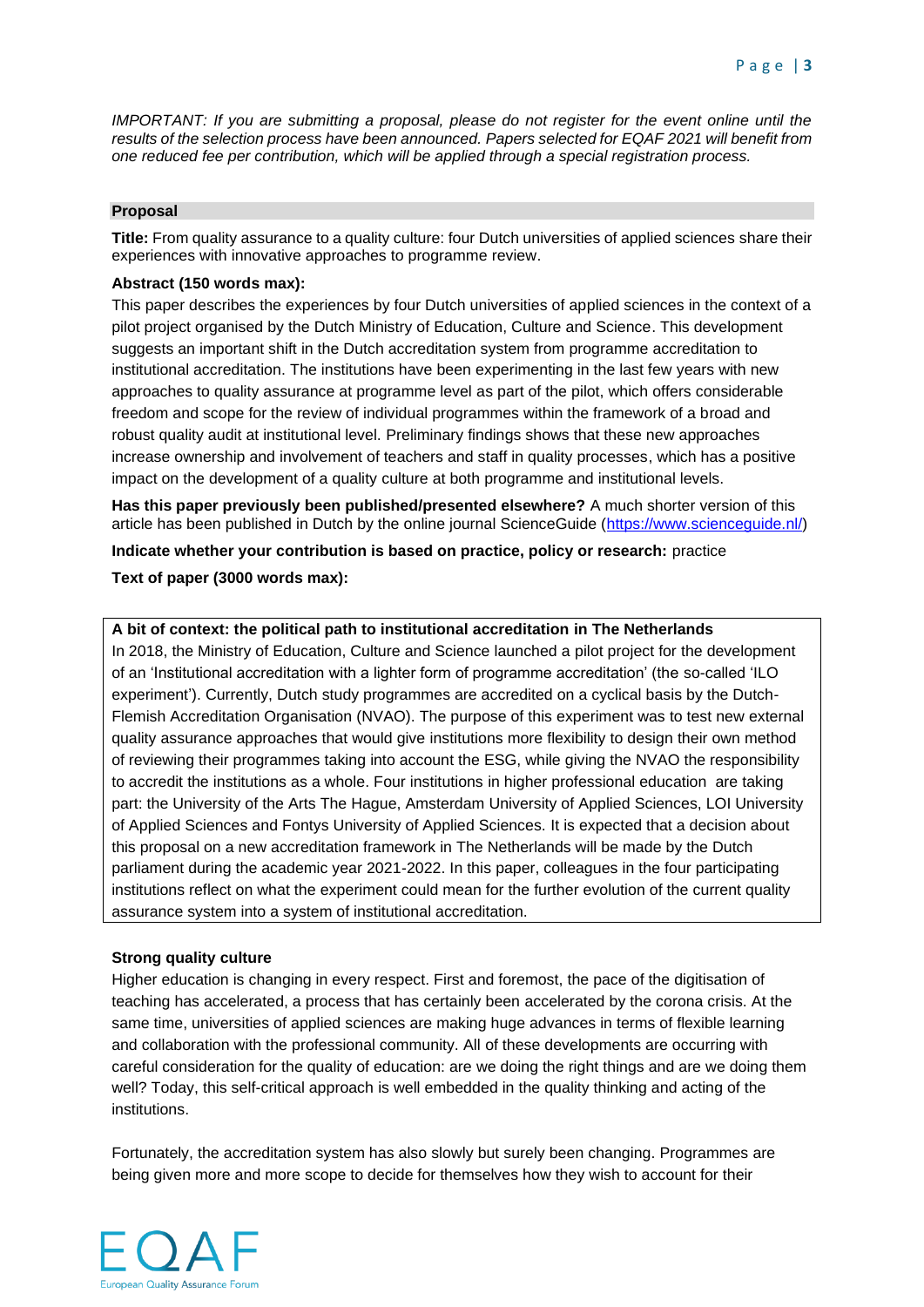activities. The quality standards that the education must meet are also being prescribed in less detail. The mindset is also different now than it was twenty years ago. As we mentioned above, safeguarding, evaluating and demonstrating the quality of education comes naturally to the programme teams. In other words, the emerging quality culture in programmes calls for an approach with fewer protocols and less standardisation than the current system.

# **Professional space**

In light of these developments, the introduction of institutional accreditation is a logical next step for higher education in the Netherlands, since that makes educational institutions themselves responsible for the external quality assessment of individual programmes. The government's task will then be to assess whether the institutions are adequately safeguarding and accounting for the quality of their education. That will give institutions freedom to shape a quality environment that is appropriate for their own specific profile – depending, for example, on whether it is a large or a small institution or whether its programmes are funded or non-funded, but also the diversity of professional disciplines it covers. In the experiment we refer to this freedom as 'professional space', by which we mean a certain degree of autonomy in making choices designed to improve the quality of the education, while carefully considering the interests of the organisation and its stakeholders.

In the English-language literature, the term that comes closest to encompassing this is 'professional agency'. In 2014, the Finnish researcher Katja Vähäsantanen wrote: 'Professional agency refers to the notion that professionals such as teachers have the power to act, to affect matters, to make decisions and choices, and take stances (…)'. According to the researchers, professional agency is particularly important in change processes, when the professional space determines the degree to which professionals can influence their own work, the extent to which they are involved in the change, and how resilient the professional identity of those concerned is.

The **Fontys University of Applied Sciences** stimulates a quality culture that reflects trust, autonomy and a sense of ownership by educational teams in the process of quality enhancement. Educational professionals of Fontys have developed an approach for educational teams to draft their own quality framework. In this framework the relevant aspects from the European Standards and Guidelines (ESG) regarding quality aspects are translated into programme specific quality objectives. The quality objectives, as defined by the programmes themselves, help peers to bring focus to the quality assessment. The framework is designed after intensive dialogue in the educational teams and with other internal (e.g. student groups) and external stakeholders of that specific programme. The work method that teams use in the process of designing the framework is diverse and according to their own preferences. One team, for example, started with a blank sheet on which they formulate their own quality ambitions and objectives. Then these criteria are fitted into the ESG-framework. Another team works from an inductive approach, starting with consecutive future-oriented peer reviews and followed by identifying the corresponding quality objectives that should be included in their quality frame. All programmes participating in the experiment collect relevant quality information according to their quality framework. The quality framework and the programme specific quality information guides peer review in which the quality of the program is assessed. Educational teams working with a quality framework observe positive effects on their quality culture. Lecturers experience the quality framework as an instrument that is 'their own' and simultaneously directs quality assessment in peer reviews. Professionals also emphasize the value of the quality framework in evaluating study programmes, by making quality characteristics more explicit. The quality framework invites internal and external peers to discuss quality indicators. These dialogues increase the common understanding of the intended quality of the programme. From our point of view, working with a visual quality framework contributes to a shared responsibility, strengthens professional agency on quality and

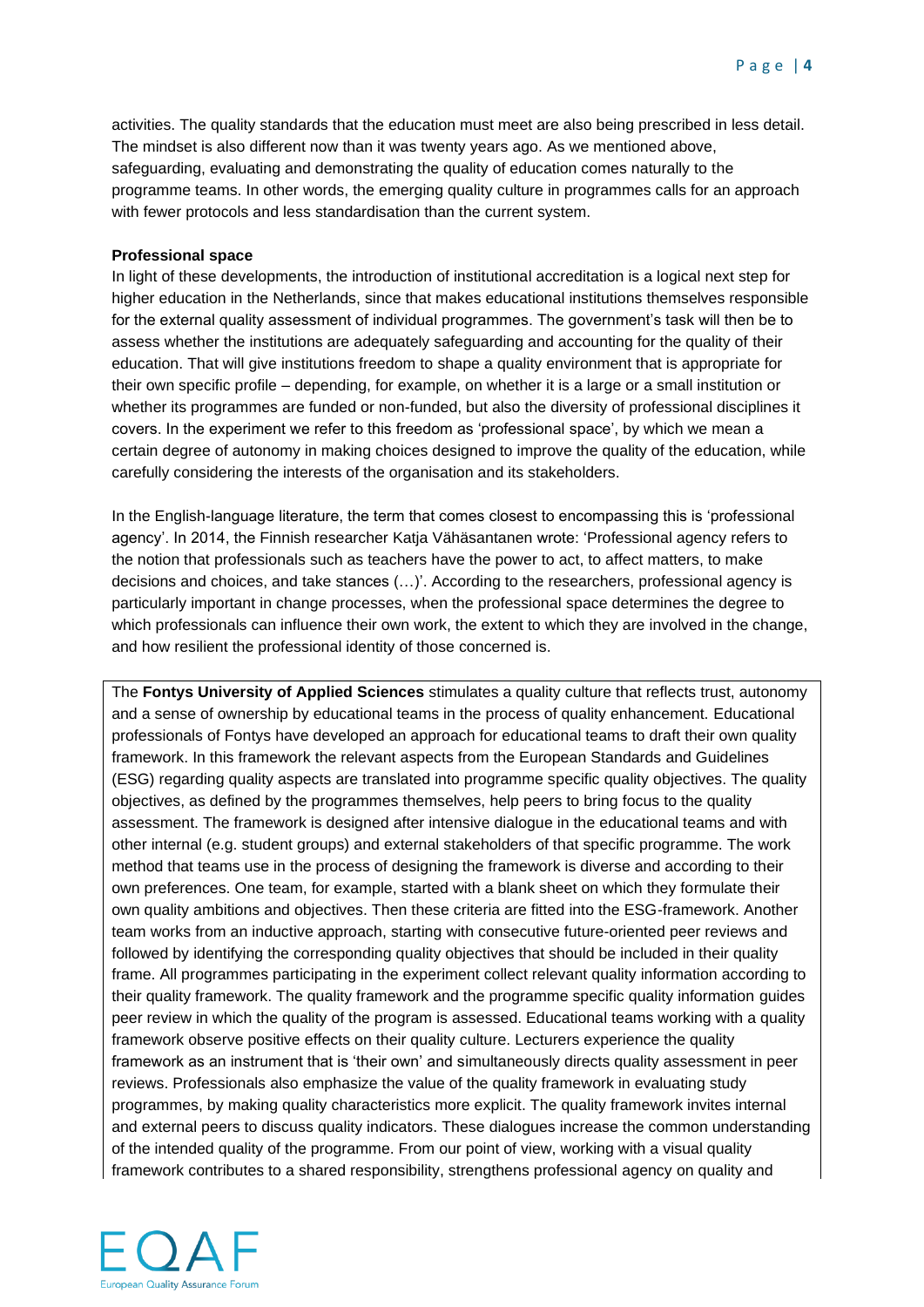contributes to a strongly future- and improvement-oriented mindset of educational teams imbedded in the daily workflow. These findings can be seen as important characteristics of quality culture in the educational field.

# **Evaluation as learning**

The ILO experiment has a positive impact on the professional agency of programmes because there is room for choice. From the outset, the professional scope in the experiment has taken the form of allowing programme teams to determine the perspective from which they wish to review the programme. In contrast to the traditional approach with fixed accreditation standards, the teams now address fundamental questions such as: What level of quality are we striving for? What criteria will be used to demonstrate that level of quality? And how will we reach that level of quality? The answers to those questions are validated on the basis of the European Standards and Guidelines (ESG).

Peer review, which plays an important role in the experiment, also contributes to the perception of professional agency. External, independent experts assess the quality of the programmes and advise on how the programmes can improve further. Here too, programmes have the scope to arrange this process as they see fit. The teachers concerned regard this instrument as a form of evaluation, which we could also call 'evaluation as learning' (Bovill, 2011). It calls on the quality consciousness of the programme teams by explicitly requiring them to consider the desired quality of education and to be open to encounters with external experts during the educational process. This promotes meaningful discussion and provides insights that stimulates further improvement in the quality of education.

The **Amsterdam University of Applied Sciences** (AUAS) has seized the opportunity to experiment with strengthening the sense of ownership of study programmes. This experiment provides the possibility to test a new method to assess and review programmes for accreditation purposes. The AUAS intends to increase the ownership of study programmes by letting them decide on the approach to the accreditations of these programmes, e.g. by allowing them to consciously choose which working method, form and peers suit them best, allowing them to decide on timing and comparability, and on reflection and reporting. As a result, each programme selects, within a set framework agreed upon, its own form for the peer review. One of the study programmes, for example, decided to have about twenty alumni follow the current education programme for one day. After doing so, the alumni collectively provided feedback. Other programmes prefer an approach focusing on development and exchange views with peers, students and lecturers. In addition to these options, there are programmes which prefer an approach as effective as possible. The method developed by the AUAS works well because the programme can choose an approach which matches their own culture, as a result of which ownership and involvement are strengthened and peer review offers a positive experience.

# **Involvement of stakeholders**

The development outlined above illustrates the evolution in thinking about quality from 'quality assurance' to 'a quality culture'. The trend towards institutional accreditation clearly reflects that. What do we mean by a quality culture? In answer to that question, in 2006 the European University Association (EUA) wrote: 'Quality culture refers to an organisational culture that intends to enhance quality permanently and it is characterised by two distinct elements: on the one hand the cultural/psychological element of shared values, beliefs, expectations and commitment towards quality and, on the other hand, a structural/managerial element with defined processes that enhance quality and aim at coordinating individual efforts'. In other words, it is important that the institution has shared values and that the various stakeholders within the institution are involved. The ILO

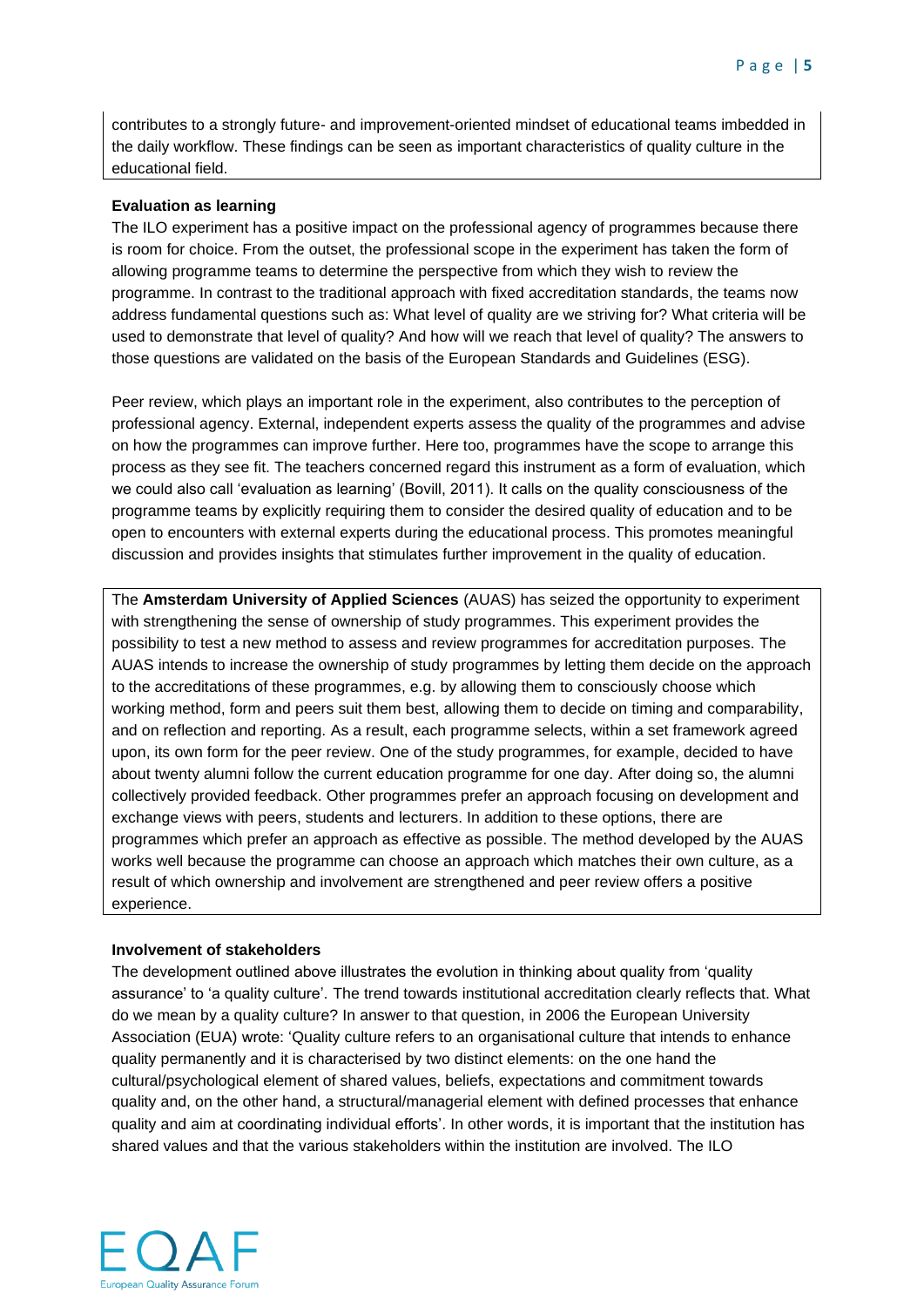experiment has shown that institutional accreditation leads to a greater commitment to the quality culture.

The **Royal Conservatoire of the University of the Arts The Hague** is actively experimenting with forms of a quality culture designed to secure the close involvement of students and teachers. An important guiding principle is to bring about a shift from a process-driven approach to quality assurance (based on the language of quality assurance) to a discussion of the quality of the content of the education (based on the language of the discipline). To this end, the Conservatoire has established a system of international 'critical friends', who play an important role in the permanent improvement of programmes. The 'critical friends' are renowned experts in the relevant discipline who spend several days reviewing the standard of a programme or a department (jazz, early music or composition, for example) and discussing it with students, teachers and management. The experts speak the same language as the students and teachers, but simultaneously assess a programme on the basis of a number of criteria. The review concludes with a report with substantive observations and recommendations, to which the programme or department has to write a reaction and a plan for improvements. The 'critical friend' returns three years later to investigate what has been done in response to the recommendations. In order to maintain a high level of objectivity, the 'critical friends' are appointed by MusiQuE, an external international EQAR- registered organisation for accreditation and review in the field of higher music education. The process is monitored by a visitation panel, which visits the institution every six years and evaluates the process in general on the basis of the reports of the 'critical friends' and in line with the ESG. The experiences with this method have demonstrated a significant increase in the engagement of students and teachers with the issue of quality. As a result, they feel the workload is lighter than with the current programme assessments, which are often seen as a 'necessary evil'. Most importantly, however, this method has greatly increased the relevance of external quality assessment, because the far deeper examination of the programme or department means the recommendations for improvements are far more relevant than with the existing programme accreditations.

# **Appropriate safeguards**

This procedure with external stakeholders creates a learning environment built on development, transparency and self-reflection through a dialogue on specific issues. It gives institutions the chance to increase the relevance and impact of the programme's assessment process. That process is no longer perceived as a technocratic procedure that is imposed from outside, but rather as an assessment of the programme's 'own' quality objectives and development issues. Furthermore, the entire procedure is carried out by national and international peers who (more often than at present) have expertise in areas with added value for the programme. The judgements and advice of the peers address the issues facing the programme and its ambitions more directly.

This all means that the programme seeks robust feedback that will help it to progress further. The result is a suitable instrument of quality assurance for the programme. A safeguard that the programme regards as a relevant and even a logical activity. The appropriate method of quality assurance promotes the willingness to improve the programme and the institution as a whole.

**LOI University of Applied Sciences** participates in the institutional accreditation experiment as a representative of privately owned education, as an institution that values quality, and as an institution that is keen to contribute to a more effective and efficient accreditation system in The Netherlands. LOI UAS experienced that accreditations often had the same starting point: panels generally knew little about distance or blended learning and the mechanics behind it. This meant that visitations focused mainly on process aspects and less on issues concerning content and level of the actual